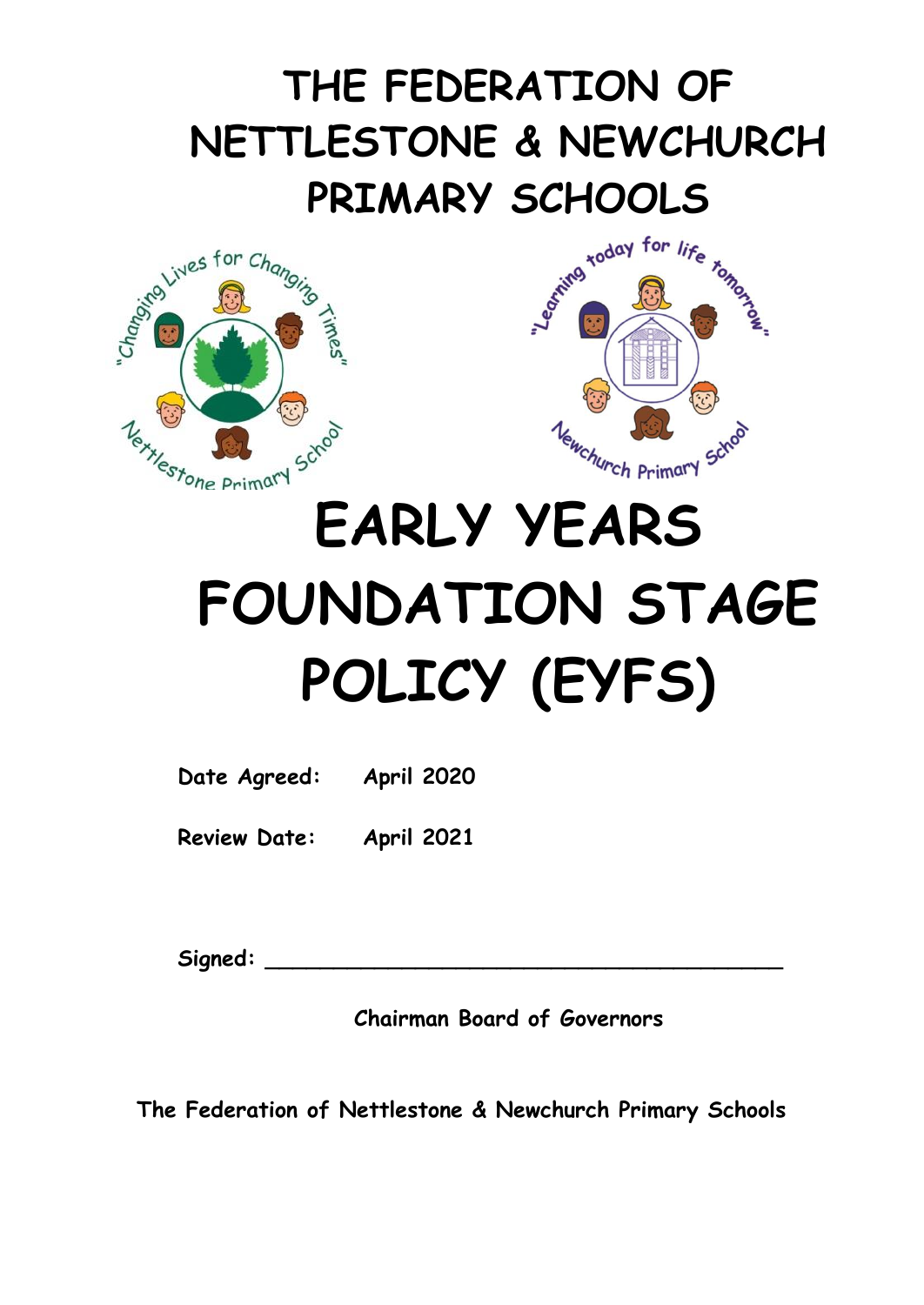| Revision number  | Prepared by | Date           | Approved by | Comments                                                                                                                                                                                            |
|------------------|-------------|----------------|-------------|-----------------------------------------------------------------------------------------------------------------------------------------------------------------------------------------------------|
| $\boldsymbol{4}$ | JH/CS       | September 2017 |             | Policy<br>created<br>to<br>represent needs<br>and<br>requirements of the<br>federation.                                                                                                             |
| 5                | JH/CS       | December 2019  | $Q$ & $E$   | Minor<br>to<br>changes<br>Enabling environments<br>and<br>assessment to<br>better reflect what we<br>do and changed the<br>his and hers potential to<br>'their' potential in the<br>first paragraph |

*All the governors and staff of The Federation of Nettlestone & Newchurch Primary Schools are committed to sharing a common objective to help keep the children and staff of the school community safe. We ensure that consistent effective safeguarding procedures are in place in order to support families, children and staff of the school.*

### **Early Years Foundation Stage (EYFS) Policy**

The Governors and staff at Nettlestone and Newchurch Primary Schools recognise the importance of Early Years Education as the foundation upon which children build the rest of their lives. Nettlestone and Newchurch Primary Schools are aiming to develop each child to their full potential. Early Years education is concerned with the physical, social and emotional, aesthetic and cognitive development of the individual, with no one area standing in isolation from the others. EYFS education is based upon four themes outlined in the most recent [statutory](https://www.foundationyears.org.uk/files/2017/03/EYFS_STATUTORY_FRAMEWORK_2017.pdf) [framework:](https://www.foundationyears.org.uk/files/2017/03/EYFS_STATUTORY_FRAMEWORK_2017.pdf)

- **1. A unique child**
- **2. Positive relationships**
- **3. Enabling environments**
- **4. Learning and developing**

#### **A Unique Child**

At Nettlestone and Newchurch Primary Schools we recognise that every child is a competent learner from birth who can be resilient, capable, confident and self-assured.

#### **Inclusion**

All children and their families are valued at Nettlestone and Newchurch Primary Schools. Children are treated as individuals and have equal access to all provisions available. All children are encouraged to achieve their personal best and planning is adapted to meet the needs and interests of all groups and abilities. Early identification of special needs is crucial to enable staff to support the development of each child. Concerns are always discussed with parents/carers at an early stage and the schools Special Educational Needs Co-ordinator (SENCO) is called upon for further information and advice.

#### **Positive relationships**

All children are allocated a key person during their time in EYFS. Developing a positive relationship and secure attachment with their key person enables children to feel safe and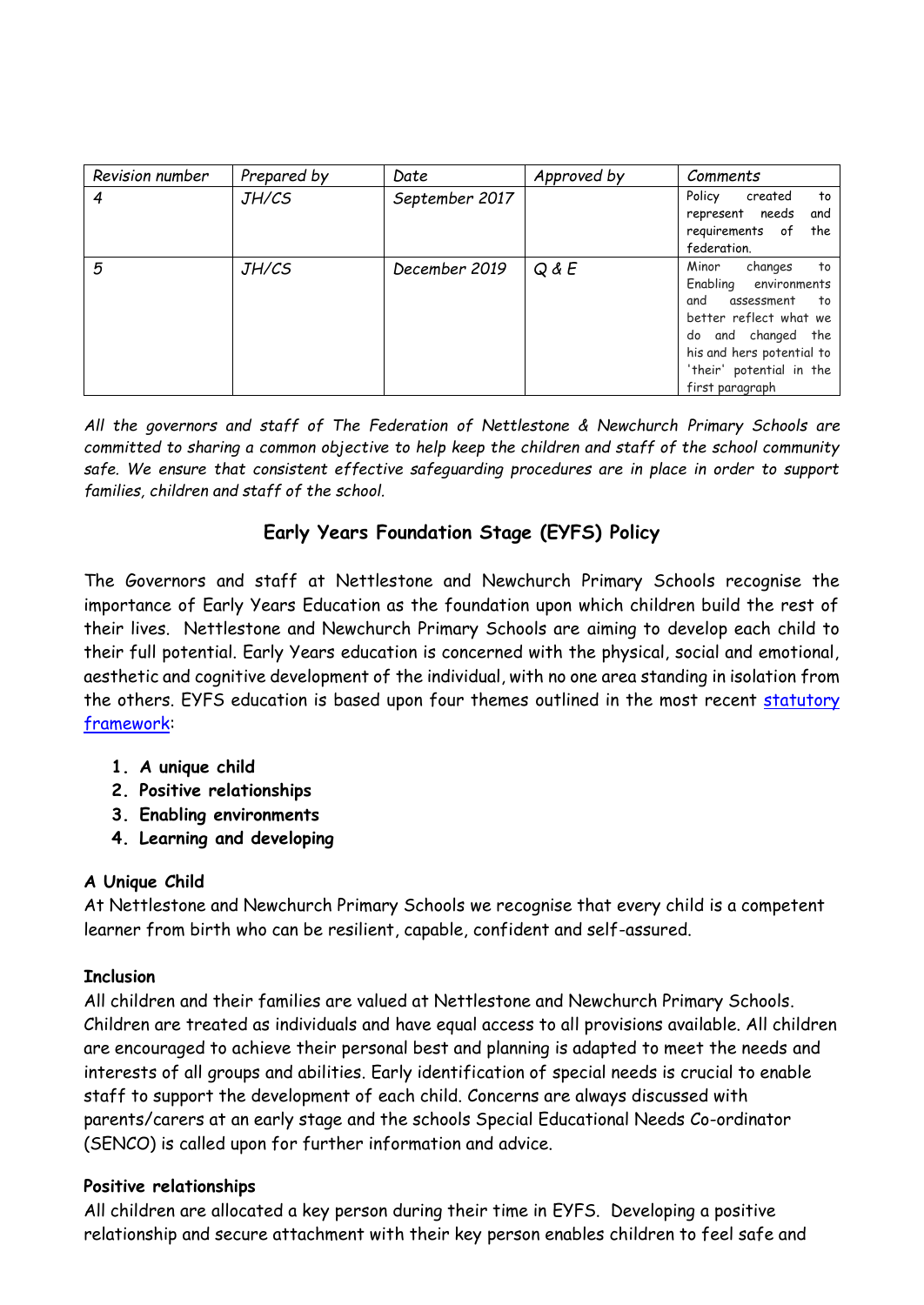have their emotional needs supported. We recognise that parents are the child's first and foremost educators and we work with them to develop strong links between home and school. We do this by:

- Class teacher to offer home visits for each child and their family
- A series of stay and play sessions
- Inviting parents into school before their child starts to discuss concerns/give information with the Executive Head teacher / Head of School
- New Parent intake powerpoint designed to share information about the school day and meet staff
- Host 3 Pupil Mentoring sessions a year
- Encourage them to settle their child during the first half term, and adopt a phased entry approach so staff have a better opportunity to get to know each child
- Hold parent workshops to support their work at home
- Provide an annual report
- Use online learning profiles so that parents can access their child's journal from home and add their own observations

#### **Enabling environments**

We aim to create an attractive and stimulating learning environment where children feel confident, secure and challenged. The children have daily access to an indoor and outdoor environment that has been set up to support all areas of learning. We use our observations of the children to plan in the moment; this enables us to follow and build upon their current interests, knowledge and experiences. We recognise that play based learning is paramount and children at Nettlestone and Newchurch Primary School spend extended periods of the day in continuous provision, directing their own learning and having time to develop their ideas. Continuous provision provides children at Nettlesone and Newchurch Primary School with the opportunity to demonstrate all three characteristics of effective teaching and learning. It also enables children to return to their explorations and consolidate their learning over the course of a day or a more extended period. We recognise that when children do this, they can explore what happens to things as they change over time, and make changes to explore new ideas. Continuous provision also allows children to make choices and initiate play without interaction with an adult therefore enabling them to embed and secure their learning.

#### **Learning and developing**

At Nettlestone and Newchurch Primary Schools we recognise children develop and learn in different ways. Effective learning and teaching is supported through:

- The understanding that all staff have the knowledge of how children develop and learn, and how this must be reflected in their teaching.
- The range of approaches that provide first hand experiences, give clear explanations, make appropriate interventions, and extend and develop the children's play, talk or other means of communication.
- The carefully planned environment offers rich opportunities to deliver the curriculum and helps children to achieve the Early Learning Goals at the end of the EYFS.
- The provision for children to take part in activities that build on and extend their interests and develop their intellect, physical, social and emotional abilities.
- The encouragement for children to communicate and talk about their learning and to develop independence and self-management.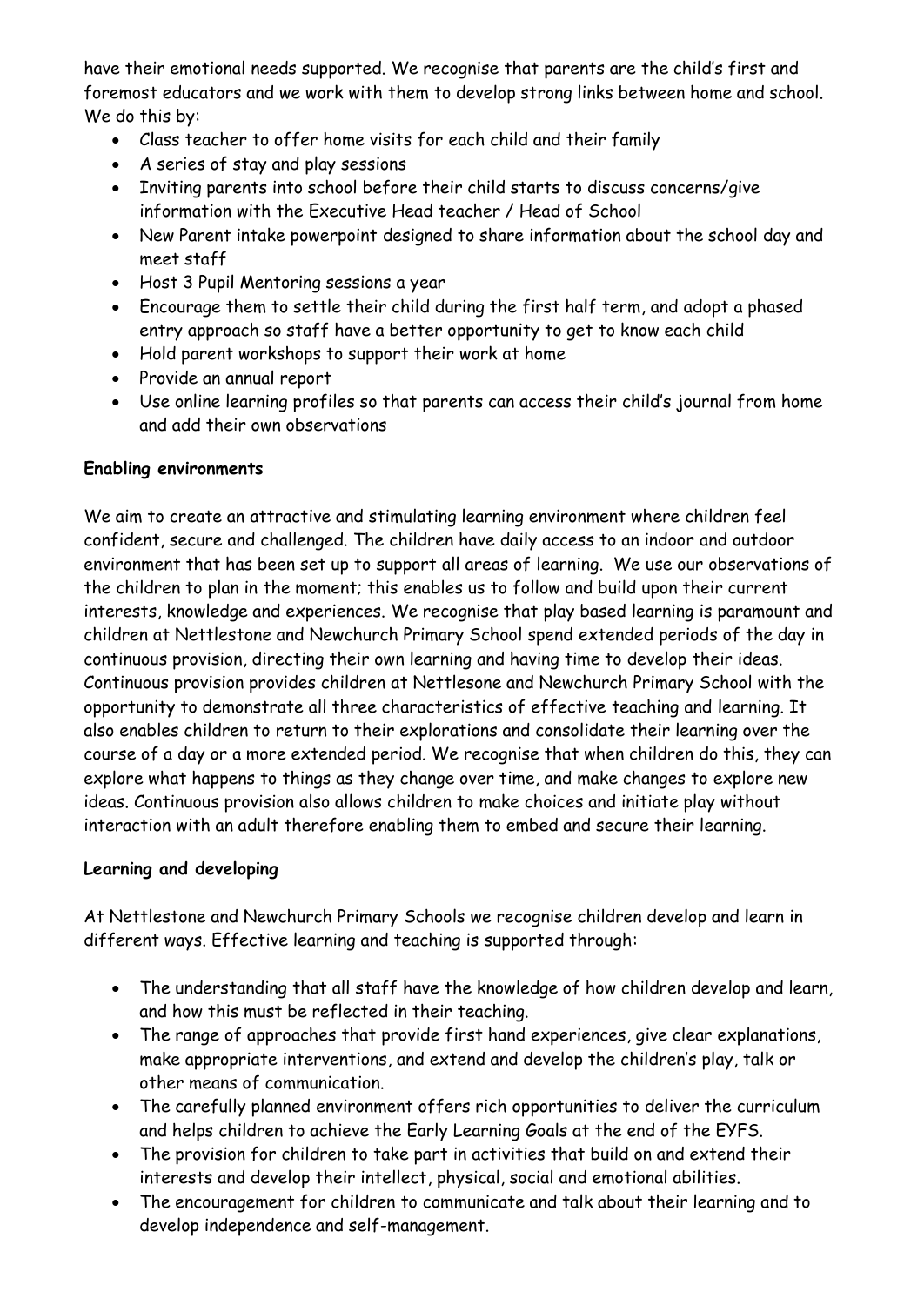• To support learning with appropriate accessible space, facilities and equipment both indoors and outdoors, including the effective use of Information Communication Technology (ICT). The identification, through observations of children's progress and future learning needs, which are regularly shared with parents.

#### **The Early Years Foundation Stage Curriculum**

The [Early Years Foundation Stage Curriculum framework](https://www.foundationyears.org.uk/files/2017/03/EYFS_STATUTORY_FRAMEWORK_2017.pdf) provides a structure of learning opportunities through which we develop the different aspects of early education. These include:

#### **Three prime areas**:

- Personal social & emotional development
- Communication and language
- Physical development

#### **Four specific areas:**

- Literacy
- Mathematics
- Understanding the world
- Expressive arts and design

#### **Characteristics of Effective Learning**

The EYFS also includes the characteristics of effective teaching and learning. The EYFS team plan activities within the environmnet with these in mind. They highlight the importance of a child's attitude to learning and their ability to play, explore and think critically about the world around them.

The three characteristics are;

- Playing and Exploring children investigate and experience things, and 'have a go'
- Active Learning children concentrate and keep on trying if they encounter difficulties, and enjoy achievements
- Creating and Thinking Critically children have and develop their own ideas, make links between ideas, and develop strategies for doing things.

At Nettlestone and Newchurch Primary Schools, children meet learning opportunities within a happy, secure and interesting environment through practical activity, enquiry and purposeful play, with consolidation through practice talk and reflection.

At Nettlestone and Newchurch Primary Schools it is the responsibility of the Reception Class teacher/Pre-school lead, in conjunction with the Key Stage 1 teachers and the Executive Head Teacher/ Head of School to provide a curriculum that takes into account the ability of every child.

#### **Assessment**

At Nettlestone and Newchurch Primary School, EYFS practitioners use observational assessment to understand children's learning. EYFS practitioners watch, listen and interact as children engage in everyday activities, events and experiences, and demonstrate their specific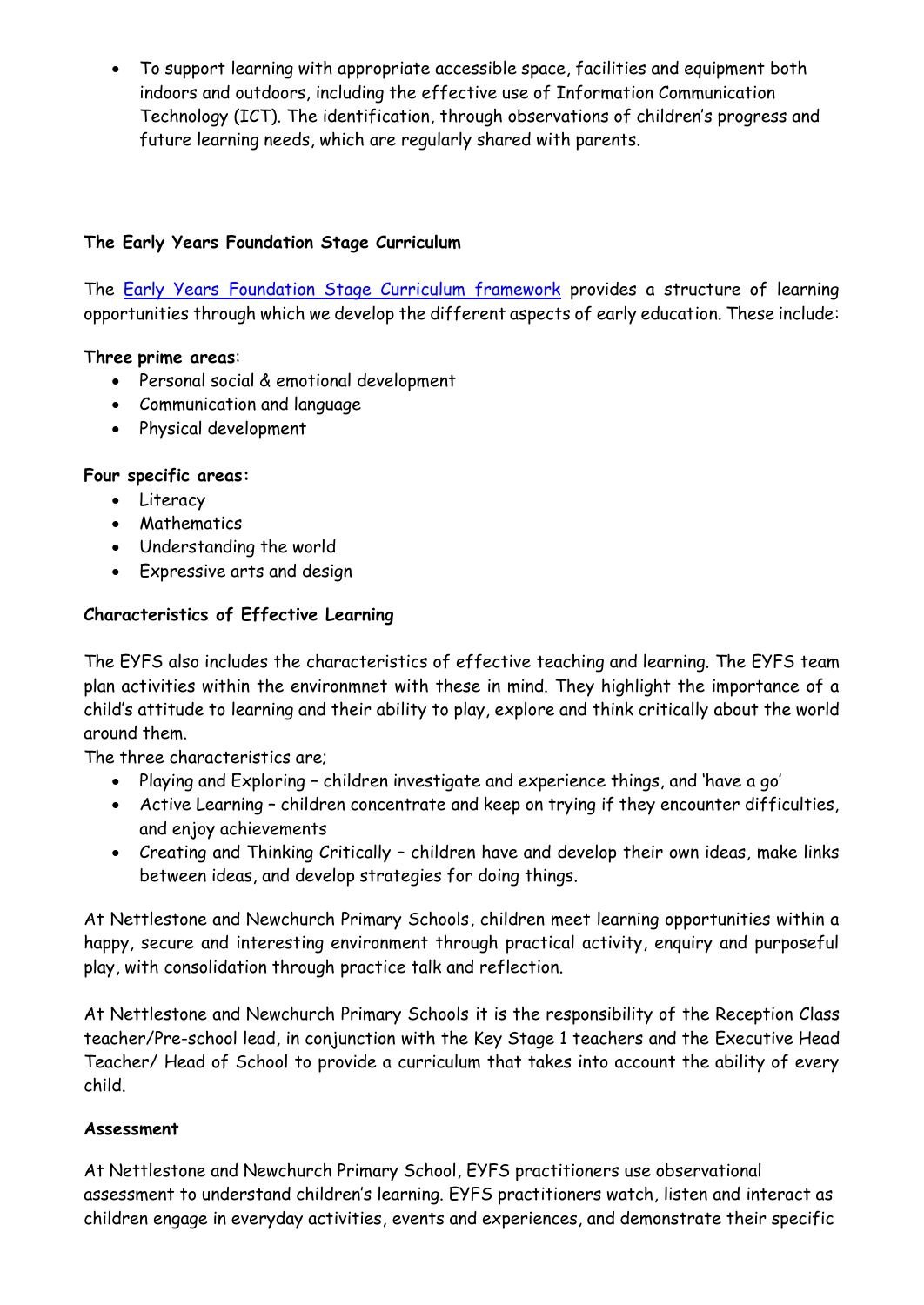knowledge, skills and understanding. We believe that observational assessment is the most reliable way of building up an accurate picture of children's development and learning. This is especially true where the attainment demonstrated is not dependent on overt adult support. Observational assessment is central to understanding what children really know and can do. Baseline Assessments are undertaken at the start of each year. These form the basis for the monitoring of pupil progress as the children progress through school.

Ongoing teacher assessments (observational assessment) are undertaken in line with the Foundation Stage Profile and are recorded on Tapestry (online Learning Journey) for staff and parents to access. These form the basis for discussion during Mentoring sessions and the end of year report to parents.

#### **Tapestry**

- We use an online Learning Journey system (Tapestry), allowing staff and parents to access the information from any computer via a personal, password-protected login.
- Staff access allows input of new observations and photos or amendment of existing observations and photos.
- Parent access allows input of new observations and photos or the addition of comments on existing observations and photos – parent logins do not have the necessary permission to edit existing material.
- Observations input into the Tapestry system are moderated by a senior member of staff before being added to the child's Learning Journey.
- Parents logging into the system are only able to see their own child's Learning Journey.
- Parents are asked to sign a consent form giving permission for their child's image to appear in other children's Learning Journeys, and to protect images of other children that may appear in any photos contained in their child's Learning Journey

#### **Tapestry security**

- The Tapestry on-line Learning journey system is hosted on secure dedicated servers based in the UK.
- Access to information stored on Tapestry can only be gained by unique user id and password.
- Parents can only see their own child's information and are unable to login to view other children's Learning Journeys.
- Tapestry includes safety features such as a lock which activates after 5 minutes of no use. After this time you need to put in your individual pin to re access the site or app.
- Staff do not leave screens unattended when the Tapestry program is active this prevent unauthorized access to the site.

#### **Safeguarding in the EYFS**

In line with ['Inspecting safeguarding in Early Years, education and skills setting'](https://www.google.com/search?q=inspecting+safeguarding+in+early+years+education+and+skills+settings+september+2019&rlz=1C1GCEA_enGB745GB745&oq=Inspecting+safeguarding+in+Early+Years%2C+education+and+skills+setting%E2%80%99&aqs=chrome.5.69i57j0l7.14051j0j4&sourceid=chrome&ie=UTF-8&safe=active&ssui=on) Ofsted document, we aim to provide an environment where children feel protected and safe at all times. Through the key worker system and circle time activities, the children will know who their trusted adults are and that they can communicate any concerns to them and feel listened to.

#### **Planning and Teaching**

The teachers will plan and teach a balanced range of activities and experiences to cover the **seven** areas of learning outlined in the new EYFS Framework.

#### **Curriculum Timetable**